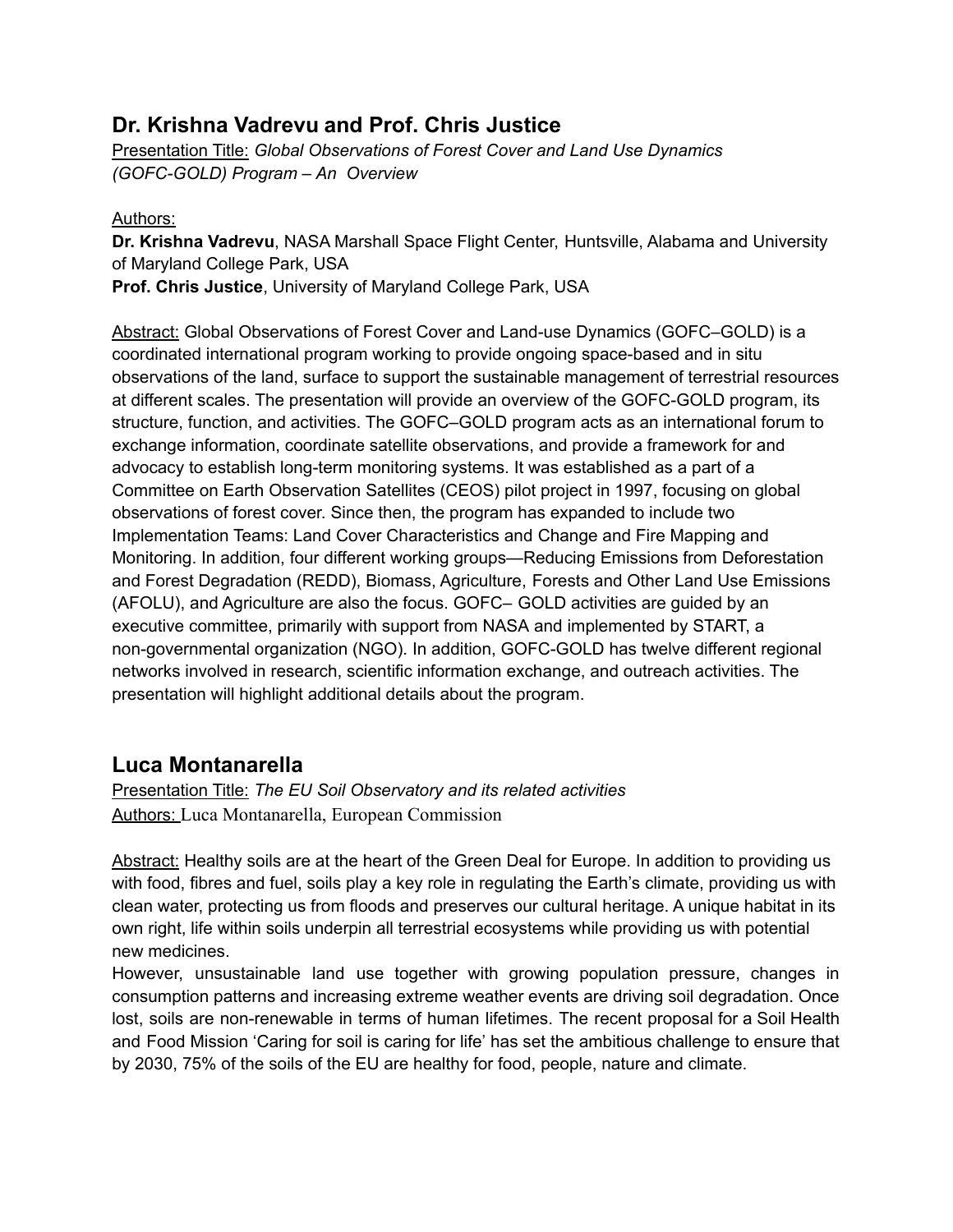It is no surprise that soil is then the glue that brings together the different strategies of the Green Deal. Sustainable soil management and the restoration of degraded land is critical if biodiversity protection targets are to be achieved. Efficient nutrient management, including carbon sequestration to offset climate change, are key measures in the Common Agricultural Policy while reducing pesticide residue levels are aspirations under both the Farm2Fork and Zero Pollution Strategies. Finally, reduced soil sealing and organic waste cycles are both targets of the Circular Economy Action Plan.

It is in this context that the JRC is establishing the EU Soil Observatory, a dynamic and inclusive platform that aims to provide Commission Services, and the broader soil user community, with the diverse knowledge needs and data flows needed to safeguard soils. These include high-resolution, harmonized and quality assured soil information (showing status and trends) that is supported by the outcomes of targeted research. Reflecting the challenge of the Mission and goals of the Soil Thematic Strategy, the Observatory will also support greater citizen engagement and soil literacy to raise awareness of the societal value of soil.

## **Agnieszka Lukaszczyk**

Presentation Title: *Space Technology to the Power of Hundreds*

#### Authors: **Dr. Agnieszka Lukaszczyk**

Abstract: *Over the last decade, we've entered the era of the "Space Renaissance," a rebirth of space activities that are accelerating innovation. Agile [aerospace](https://www.planet.com/pulse/what-is-agile-aerospace-learn-planets-approach/)—a philosophy of spacecraft development that encourages rapid iteration—was largely just a thought-kernel in the minds of aerospace experts 10 years ago, and now dramatically changing the capabilities from space, including increasing the number of EO satellites by 10x and data rates commensurately, enabling the powering of new smarter and more efficient systems. Founded by NASA scientists, Planet has built and operates over 180 satellites (the largest EO satellite constellation in history), which images the entire Earth landmass every day. There are a wide range of humanitarian applications such as tracking deforestation, illegal fishing, water security; government applications, such as border security, disaster response and urban planning; as well as commercial applications such as improving precision agriculture, consumer mapping, commodities tracking and news.*

### **Jeff Masek**

Presentation Title: Current status of the Landsat program Authors: Jeff Masek, NASA-GFSC

Abstract: The NASA/USGS Landsat Program has collected imagery of Earth's land and coastal areas since 1972. After nearly 50 years Landsat remains a cornerstone for land cover science. This talk will review the current state of the Landsat Program, including the upcoming launch of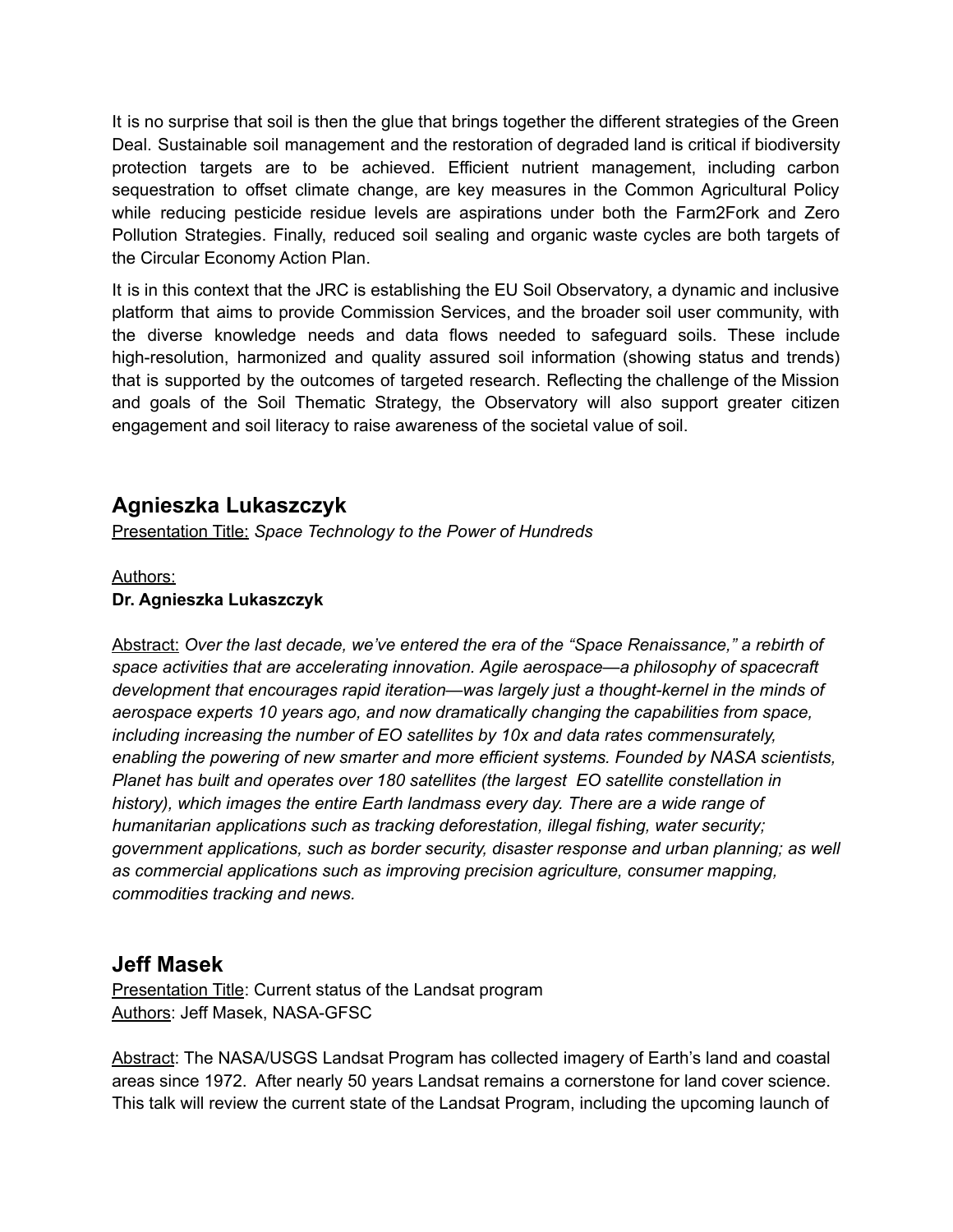Landsat 9, introduction of new standard products by USGS, and planning for the follow-on to Landsat 9 (Landsat Next).

### **Sergii Skakun and Natalia Kussul**

Presentation Title: *High-Impact Hot Spots of Land Cover Land Use Change: Ukraine and Neighboring Countries*

Authors: Sergii Skakun, Nataliia Kussul

Abstract: Since the breakup of the Soviet Union in 1991, Ukraine has been experiencing major changes in land cover and land use (LCLUC). The major drivers for these changes have been continuous economical and policy changes as well as climate variability. In the past 5-7 years, these changes particularly magnified due to the military conflict in the Eastern Ukraine and annexation of Crimea, preparation of the policy to open the land market, conversion to double cropping due to temperature increase and a sharp increase in the production of industrial crops, and continuous practice of burning agricultural fields. All these have led to the LCLUC "hotspots" throughout the country spanning several sectors (agriculture, urban and forestry) and having considerable socio-economic impacts.Therefore, Ukraine represents a perfect testbed with multiple LCLUC "hotspots" of national and regional importance that have a significant socio-economic impact and are policy relevant.This talk will briefly describe goals and activities of the NASA-funded project "High-Impact Hot Spots of Land Cover Land Use Change: Ukraine and Neighboring Countries" and present some preliminary results related to agricultural monitoring (crop mapping, area estimation, field burning) and urban monitoring (change detection, subsidence monitoring).

# **Aaron Sparks, Imen Bouhamed, Stefanos Papaiordanidis, Chariton Kalaitzidis, and Ioannis Gitas**

Presentation Title: *Understanding the socioeconomic drivers of agricultural land abandonment and associated fire risk in Greece*

Authors:

**Aaron Sparks**, University of Idaho, Moscow, Idaho, USA **Imen Bouhamed**, Mediterranean Agronomic Institute of Chania, Crete, Greece

Abstract: In recent decades, fire-prone areas in the Mediterranean region have experienced significant agricultural land abandonment, which can increase fire risk due to fuel accumulation and increased fuel continuity. In the case of Greece, which is increasingly affected by large fires, there is no quantitative assessment of the increased fire risk due to abandoned lands, and little understanding of the drivers of land abandonment. The overarching objective of the research is to address these knowledge gaps and inform policy, land planning, and fire management efforts by integrating state-of-the-art remote sensing mapping methodology with socioeconomic